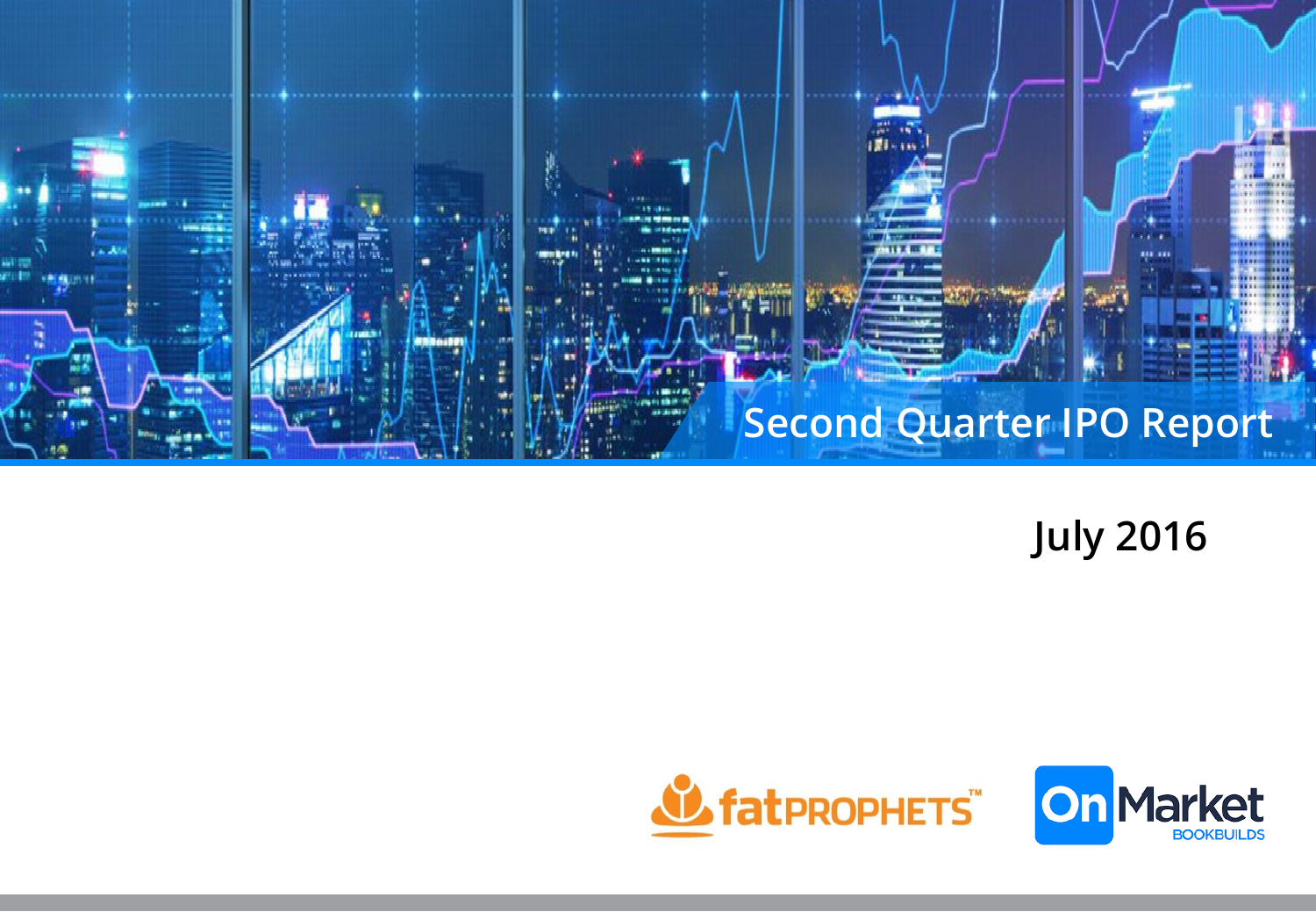



Note: (1) Share price information from listing date to 30 June. Source: Bloomberg, ASX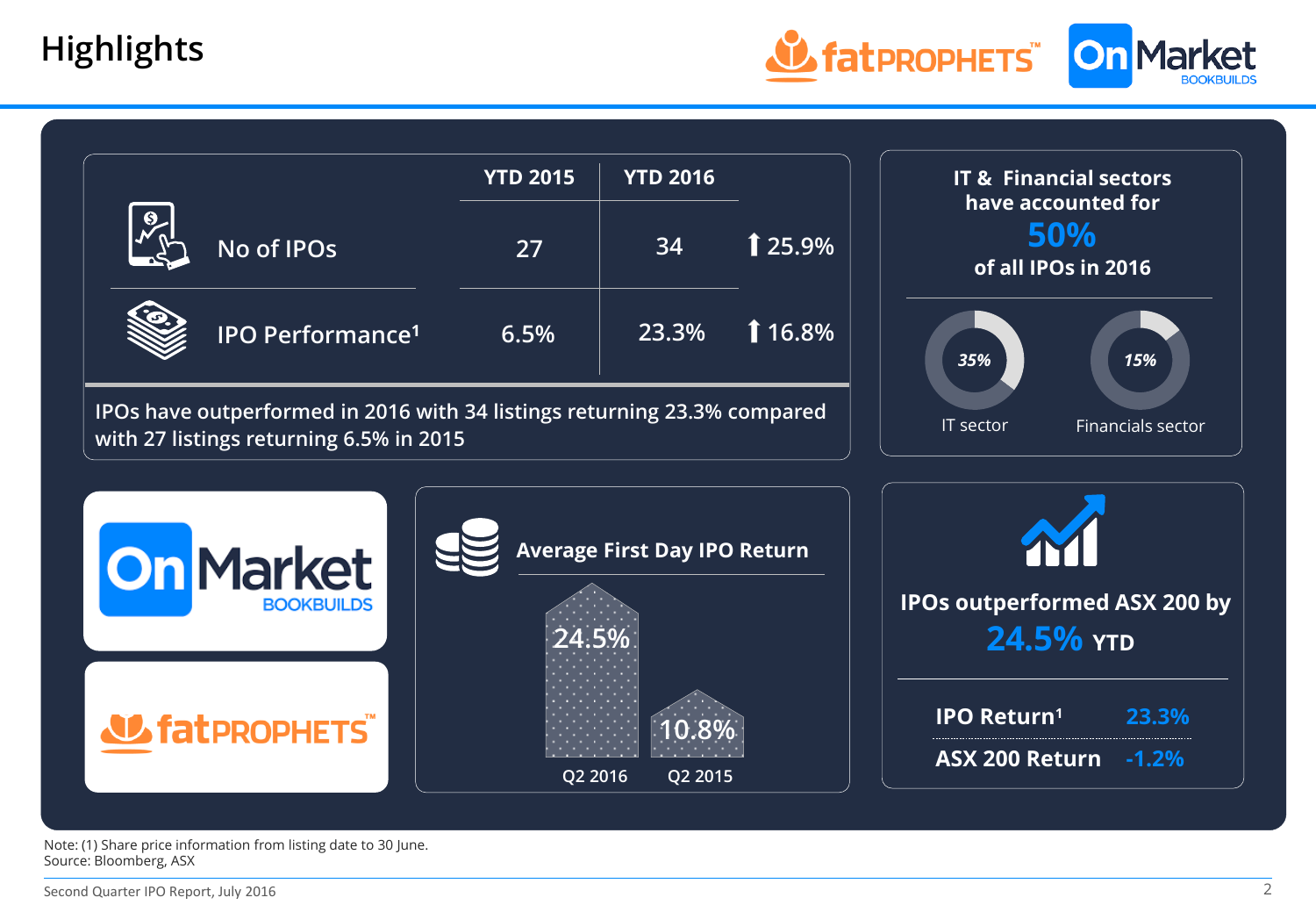## **Second Quarter Overview**

IPOs listed in Q2 outperform ASX 200 by 30.5%



#### **Quarter Overview**

- In Q2 2016, IPO activity increased with 21 listings, which raised \$2,380.8m compared with 13 listings (\$106.8m) in Q1 2016 and 18 listings (\$2,294.9m) in Q2 2015.
- The largest five listings in Q2 2016 were Reliance Worldwide, WAM Leaders, Tegel Group Holdings, Global Traffic Network and WiseTech Global. These five listings together raised \$1,967.5m (approximately 82.6% of the total funds raised over the quarter).
- Currently, 11 IPOs are proposed that will raise over \$234.3m over the next three months. The notable listings are Scottish Pacific Group (Finance), Range International (Consumer Discretionary) and Australis Oil and Gas (Energy).



#### **Second Quarter IPO Performance**

- In Q1 2016, IPOs outperformed the ASX 200 by 3.7%. In Q2 2016, the momentum continued with a further outperformance of 30.5%.
- **The Information Technology sector dominated the IPO listing count in Q2 with** 9 listings. The sector registered an average performance of 10.7% at Q2 close.
- At Q2 close, the notable performers were Abundant Produce (Consumer Staples) with a 370.0% return, Graphex Mining (Materials) with a 160.0% return, ApplyDirect (IT) with a 70.0% return, Afterpay Holdings (IT) with a 44.0% return and Lithium Power International (Materials) with a 40.0% return.

#### **2015 and 2016 YTD Comparison**

|                 | No. of<br><b>IPOS</b> | <b>Market</b><br>$Cap.$ (\$m) | <b>Return</b><br>Day 1 | <b>Return at</b><br>30-June |
|-----------------|-----------------------|-------------------------------|------------------------|-----------------------------|
| 2016 to June 30 | 34                    | 5.734.0                       | 18.5%                  | 23.3%                       |
| 2015 to June 30 | 27                    | 6,067.0                       | 16.4%                  | 6.5%                        |

 YTD returns on IPOs have been impressive at 23.3% compared with 6.5% for the same period in the previous year.

Source: Bloomberg, ASX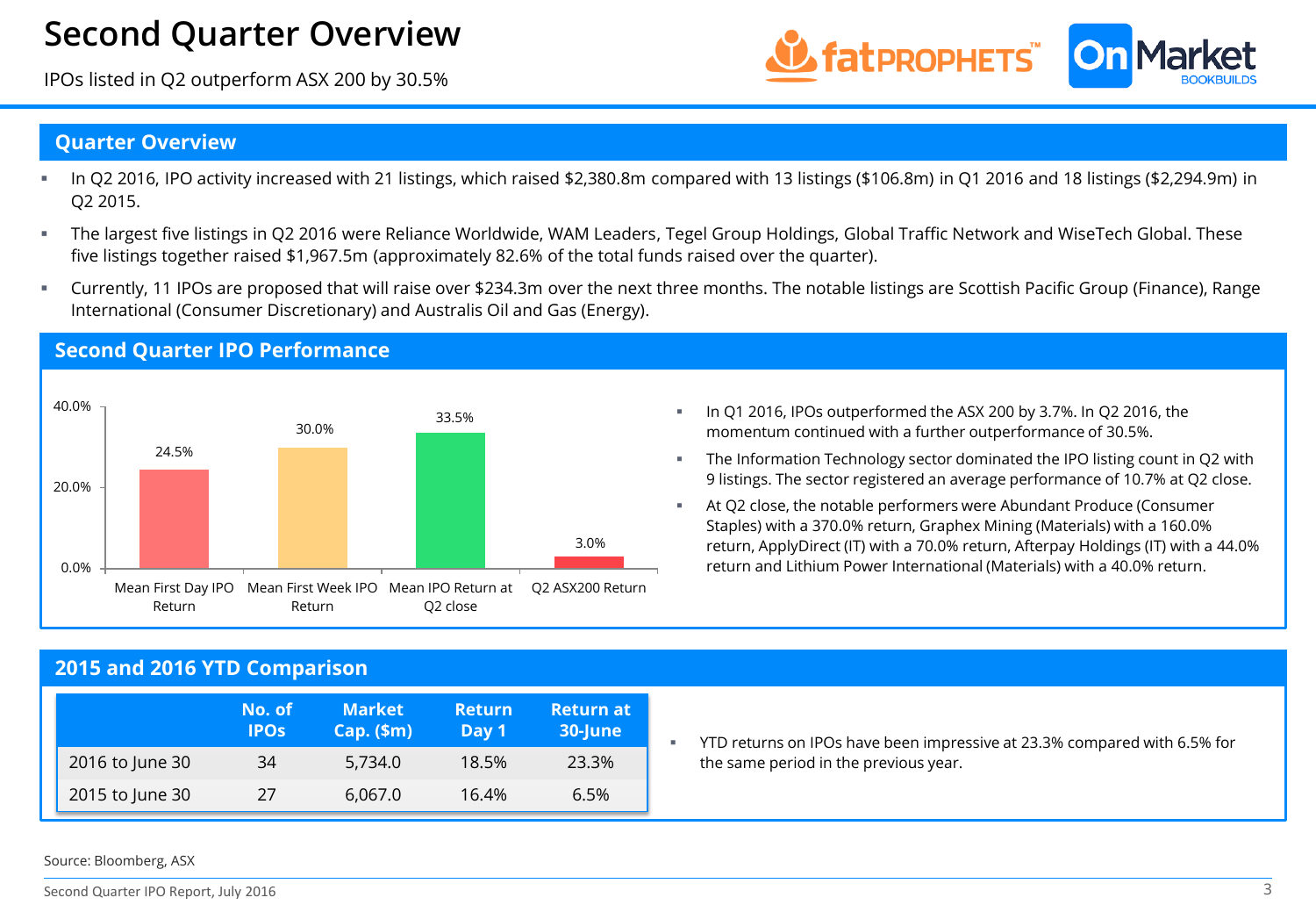# **Listings by Month**



| <b>Company Name</b>                                 | <b>ASX</b><br>code | <b>Listing</b><br><b>Date</b> | <b>Sector</b>             | <b>Offer</b><br><b>Price</b> | <b>Offer</b><br><b>Size</b><br>\$m\$ | <b>Market</b><br>cap. $(\$m)$ | Day 1<br><b>Return</b> | Q <sub>2</sub><br><b>Return</b> |
|-----------------------------------------------------|--------------------|-------------------------------|---------------------------|------------------------------|--------------------------------------|-------------------------------|------------------------|---------------------------------|
| <b>April 2016 new Listings</b>                      |                    |                               |                           |                              |                                      |                               |                        |                                 |
| China Dairy Corporation                             | <b>CDC</b>         | 8/04/2016                     | Consumer Staples          | 0.20                         | 0.66                                 | 147.0                         | 25.0%                  | 0.0%                            |
| WiseTech Global                                     | <b>WTC</b>         | 11/04/2016                    | IT                        | 3.35                         | 167.6                                | 981.6                         | 16.1%                  | 32.2%                           |
| Monash Absolute Investment                          | MA1                | 12/04/2016                    | Financials                | 1.00                         | 52.5                                 | 52.5                          | $-4.0%$                | $-5.0%$                         |
| Abundant Produce                                    | <b>ABT</b>         | 26/04/2016                    | Consumer Staples          | 0.20                         | 3.5                                  | 5.8                           | 175.0%                 | 370.0%                          |
| Volpara Health Technologies                         | <b>VHT</b>         | 27/04/2016                    | Healthcare                | 0.50                         | 10.0                                 | 61.2                          | 0.0%                   | $-29.0%$                        |
| MotorCycle Holdings                                 | <b>MTO</b>         | 29/04/2016                    | Consumer<br>Discretionary | 2.00                         | 46.3                                 | 75.9                          | 35.5%                  | 34.5%                           |
| Reliance Worldwide                                  | <b>RWC</b>         | 29/04/2016                    | Industrials               | 2.50                         | 918.8                                | 1,312.5                       | 18.0%                  | 23.6%                           |
| <b>Monthly Total / Average</b>                      |                    |                               |                           |                              | 1,199.2                              | 2,636.5                       | 37.9%                  | 60.9%                           |
| May 2016 new Listings                               |                    |                               |                           |                              |                                      |                               |                        |                                 |
| <b>Tegel Group Holdings</b>                         | <b>TGH</b>         | 03/05/2016                    | Consumer Staples          | 1.55                         | 298.9                                | 551.7                         | $-3.2%$                | 0.0%                            |
| Afterpay Holdings                                   | <b>AFY</b>         | 04/05/2016                    | IT                        | 1.00                         | 25.0                                 | 33.0                          | 25.0%                  | 44.0%                           |
| <b>Shark Mitigation Systems</b>                     | SMB                | 12/05/2016                    | $\mathsf{I}\mathsf{T}$    | 0.20                         | 3.5                                  | 11.5                          | 15.0%                  | 12.5%                           |
| Redbubble                                           | <b>RBL</b>         | 16/05/2016                    | IT                        | 1.33                         | 39.8                                 | 214.2                         | 9.4%                   | $-19.5%$                        |
| <b>WAM Leaders</b>                                  | <b>WLE</b>         | 30/05/2016                    | Financials                | 1.10                         | 394.3                                | 394.3                         | $-2.7%$                | 0.0%                            |
| <b>Monthly Total / Average</b>                      |                    |                               |                           |                              | 761.5                                | 1,204.7                       | 8.7%                   | 7.4%                            |
| June 2016 new Listings                              |                    |                               |                           |                              |                                      |                               |                        |                                 |
| <b>Global Traffic Network</b>                       | <b>GTN</b>         | 01/06/2016                    | Consumer<br>Discretionary | 1.90                         | 187.9                                | 389.0                         | 12.1%                  | 6.3%                            |
| 9 Spokes International                              | 9SP                | 09/06/2016                    | IT                        | 0.20                         | 25.0                                 | 80.6                          | $-25.0%$               | $-20.0%$                        |
| LiveHire                                            | LVH                | 10/06/2016                    | IT                        | 0.20                         | 10.0                                 | 400.0                         | $-10.0%$               | $-20.0%$                        |
| <b>Graphex Mining</b>                               | <b>GPX</b>         | 14/06/2016                    | <b>Materials</b>          | 0.20                         | 7.0                                  | 24.7                          | 82.5%                  | 160.0%                          |
| Australian Unity Office Property<br>Fund            | <b>AOF</b>         | 20/06/2016                    | <b>Real Estate</b>        | 2.00                         | 152.1                                | 299.0                         | 6.5%                   | 6.5%                            |
| DroneShield                                         | <b>DRO</b>         | 22/06/2016                    | $\mathsf{I}\mathsf{T}$    | 0.20                         | 7.0                                  | 8.6                           | 50.0%                  | 27.5%                           |
| ApplyDirect                                         | AD1                | 23/06/2016                    | IT                        | 0.20                         | 8.0                                  | 62.7                          | 52.5%                  | 70.0%                           |
| Lithium Power International                         | LPI                | 24/06/2016                    | Materials                 | 0.20                         | 8.0                                  | 13.0                          | 37.5%                  | 40.0%                           |
| ChimpChange                                         | <b>CCA</b>         | 29/06/2016                    | IT                        | 0.80                         | 15.0                                 | 34.3                          | 0.0%                   | $-30.0%$                        |
| <b>Monthly Total / Average</b>                      |                    |                               |                           |                              | 420.0                                | 1,311.9                       | 22.9%                  | 26.7%                           |
| <b>Quarter Total / Average</b><br>Source: Bloomberg |                    |                               |                           |                              | 2,380.8                              | 5,153.0                       | 24.5%                  | 33.5%                           |

#### **April 2016**

- **IFO activity during April 2016 received a** boost with seven listings that raised a total of \$1,199.2m.
- **The biggest float was Reliance Worldwide,** which raised \$918.8m, returning 18.0% to investors on the first day of trade. The stock is up 23.6% since its listing.
- IT business WiseTech returned 16.1% on its first day of trade, the stock has jumped 32.2% since listing.

#### **May 2016**

- **IFO activity slowed down relatively during** May 2016, with five listings and a total of \$761.5m raised.
- **Biggest listings in May 2016 was WAM** Leaders with an issue size of \$394.3m.

### **June 2016**

- Total funds raised declined further in June 2016 with nine listings accounting for \$420.0m.
- **Global Traffic Network was the biggest** listing in June, with an offer size of \$187.9m.
- **Graphex Mining returned 82.5% to** investors on its first day of listing; the stock has gathered momentum since and had a return of 160.0% as on June 30.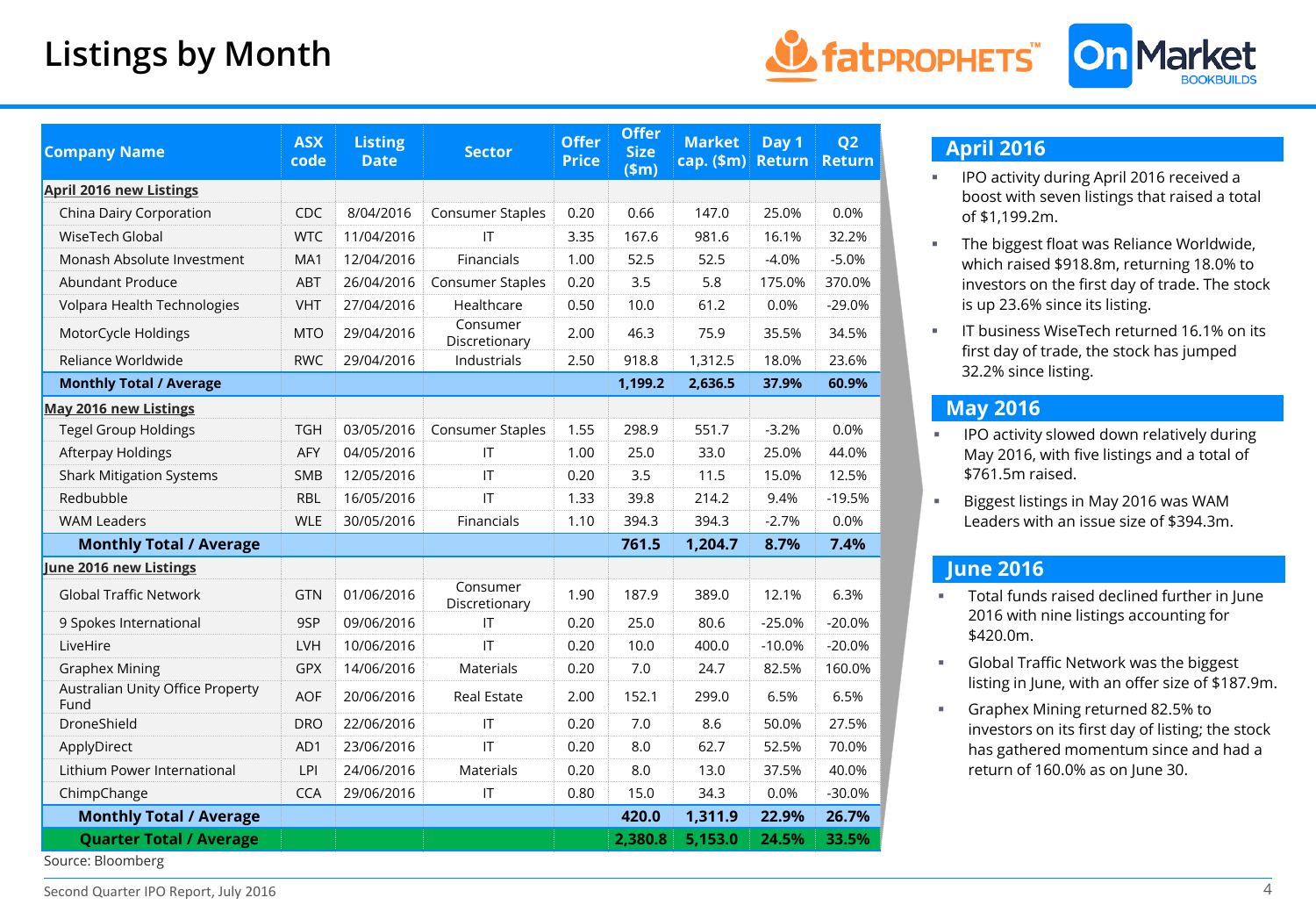



- Over the YTD, the IT sector has dominated listings on the ASX.
- Industrials have dominated the IPO listings by the amounts raised, with Reliance Worldwide leading at \$918.8m.
- **IPOs in the Consumer Staples sector have outperformed IPOs in other** sectors; gains have been boosted primarily by the star performer Abundant Produce.
- The IT sector dominates with the highest number of IPOs (12), providing a steady 13.0% return on the first day of listing.

Note: (2) Calculated using equal weighted methodology Source: Bloomberg, ASX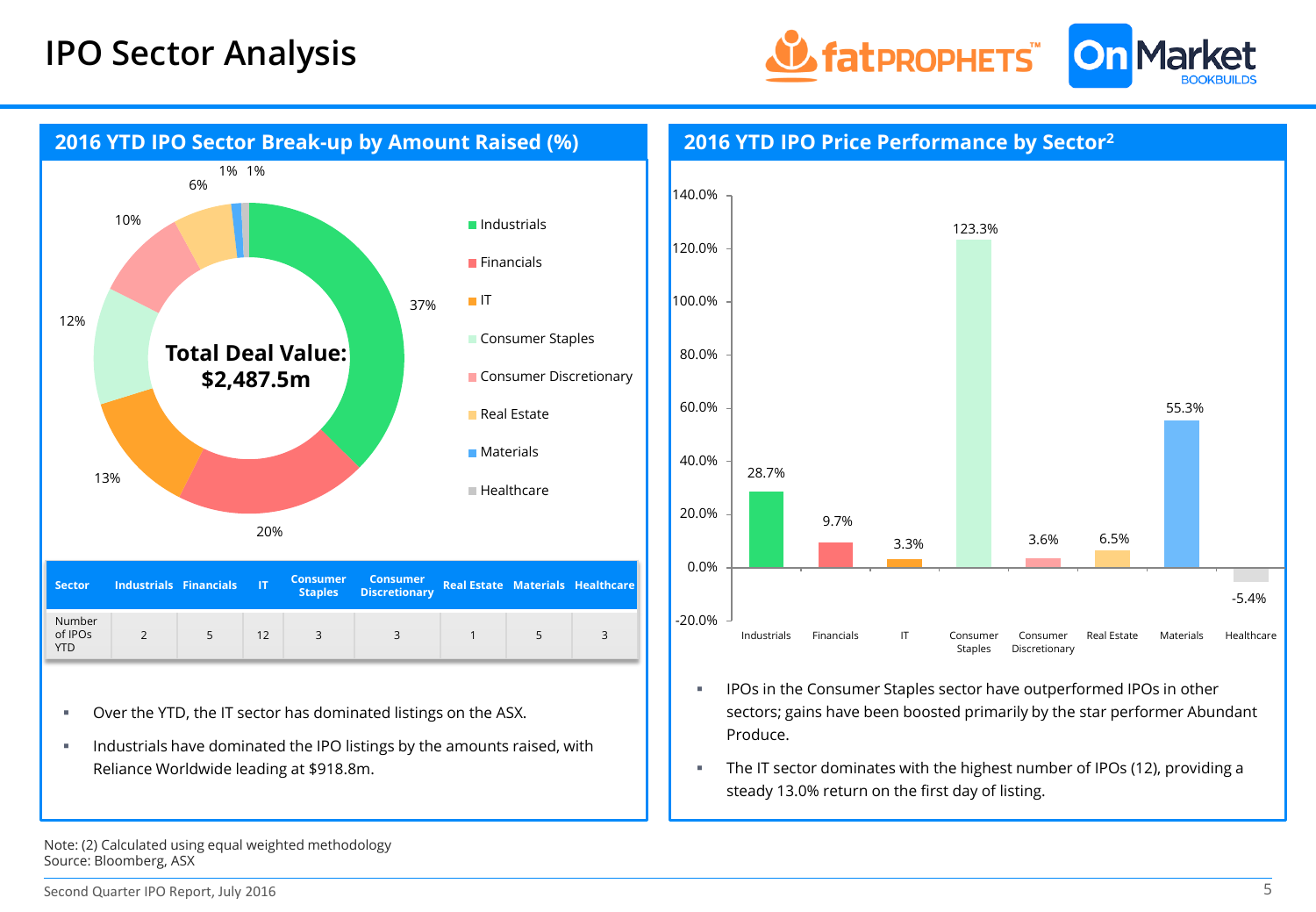## **IPO Price Performance**



### **Top 10 Second Quarter IPOs – First Day Return**



- Of the top 10 performers on the first day of the listing, four were from IT, two each from Consumer Staples and Materials and one each from Consumer Discretionary, and Industrials sectors.
- Abundant Produce (Consumer Staples) dominated the performance on its first day of listing. The stock has been driven by the potential demand for seeds in the Southeast Asian market.

**Top 10 Second Quarter IPOs – 2Q Return<sup>3</sup>**



- Of the top 10 performers in Q2, five were from IT, two were from Materials and one each from the Consumer Discretionary, Consumer Staples and Industrials sectors.
- In the Materials sector, Graphex Mining has been performing well, driven by expectations of a mining-licence grant for the Chilalo project.
- In IT, ApplyDirect and Afterpay have returned 70.0% and 44.0% to investors, respectively.





- Of the top 10 performers since listing, three were from IT, three from Materials and one each from Consumer Discretionary, Consumer Staples, Industrials and Financials sectors.
- Of all the listings in Q1 2016, Soon Mining, JC International Group and Ding Sheng Xin Finance managed to remain among the top ten performers.

Note: (3) Performance measured from issue price, Since listing performance calculated using close price of June 30<sup>th</sup> 2016 Source: Bloomberg, ASX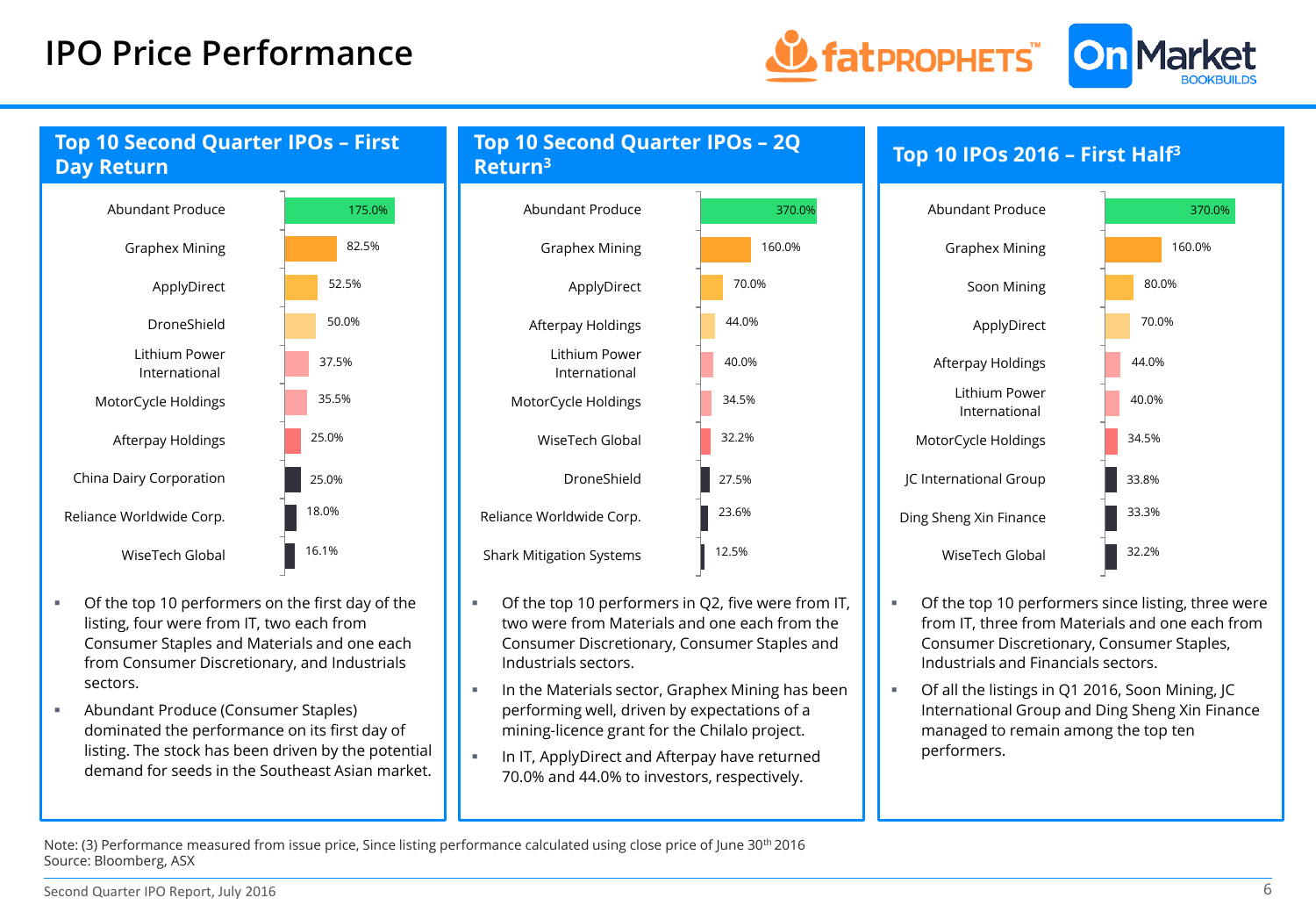# **Top IPO performers for 2Q 2016**

Abundant Produce, Graphex Mining, ApplyDirect IPOs outperform





Source: Bloomberg, ASX, Press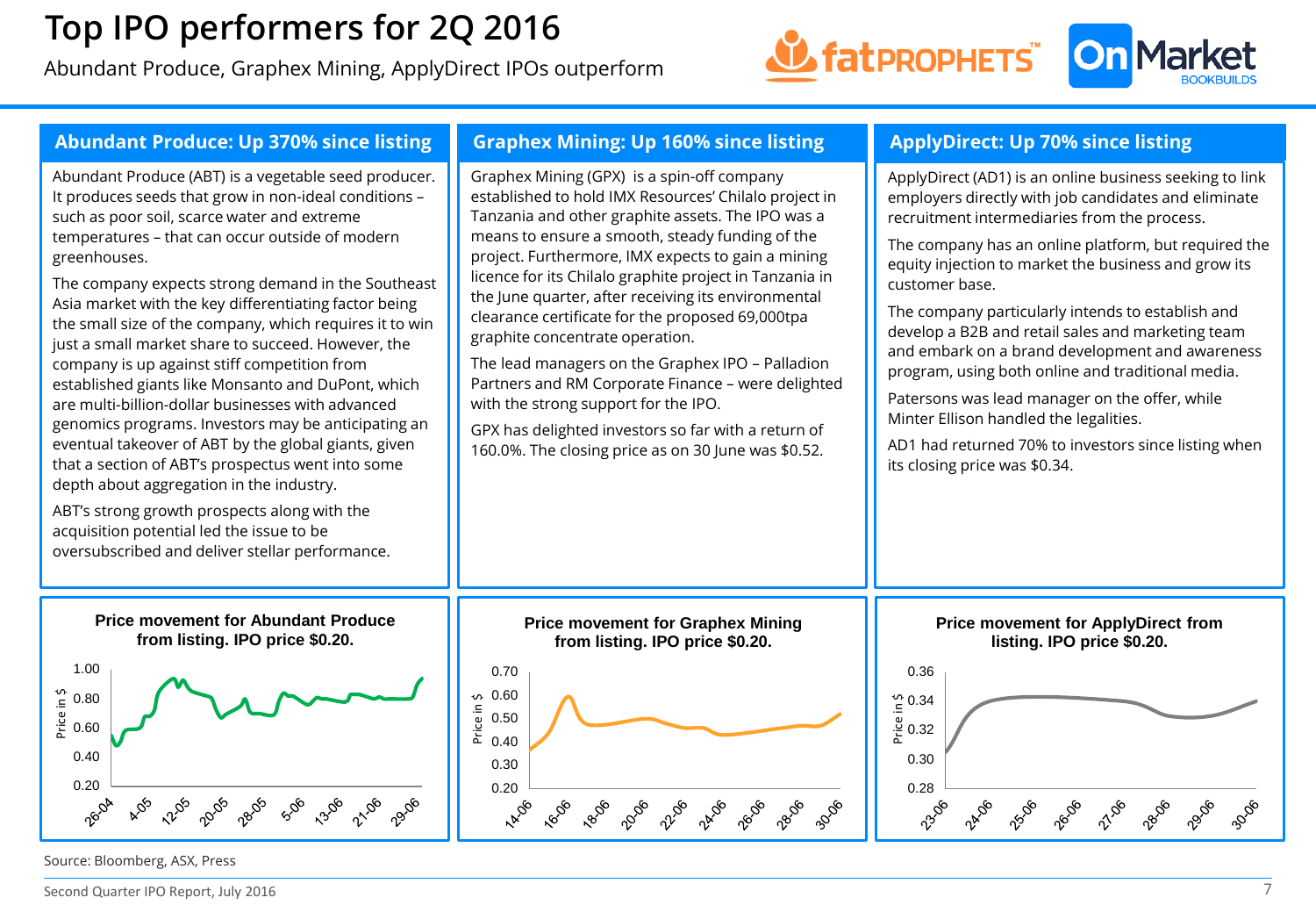

### **Major IPO Listings in the Pipeline<sup>4</sup>**

| <b>Proposed Listing</b><br>Date | <b>Issuer Name</b>             | <b>Sector</b>                 | <b>Indicative</b><br><b>Market Cap (\$m)</b> | <b>Issue Price Per</b><br>Share $(\$)$ | <b>Total Funds to be</b><br><b>Raised</b><br>\$m\$ |
|---------------------------------|--------------------------------|-------------------------------|----------------------------------------------|----------------------------------------|----------------------------------------------------|
| 13-July-16                      | Oventus Medical Limited        | Healthcare                    | 36.0                                         | 0.50                                   | 12.00                                              |
| $13$ -July-16                   | Race Oncology                  | Healthcare                    | 9.5                                          | 0.20                                   | 4.30                                               |
| $13$ -July-16                   | Scottish Pacific Group Limited | Financials                    | 445.4                                        | 3.20                                   | 77.30                                              |
| 15-July-16                      | Range International Limited    | <b>Consumer Discretionary</b> | 150.0                                        | 1.00                                   | 50.00                                              |
| 18-July-16                      | CoAssets Limited               | <b>Financials</b>             | 71.0                                         | 0.40                                   | 10.00                                              |
| 20-July-16                      | Kyckr Limited                  | IT                            | $19.8 - 20.8$                                | 0.20                                   | 8.00                                               |
| 25-July-16                      | Australis Oil and Gas Limited  | Energy                        | 85.3                                         | 0.25                                   | 30.00                                              |
| 29-July-16                      | <b>CFOAM Limited</b>           | <b>Materials</b>              | $14.7 - 18.7$                                | 0.20                                   | 9.00                                               |
| 2-August-16                     | Noxopharm Limited              | Healthcare                    | 15.0                                         | 0.20                                   | 6.00                                               |
| 18-August-16                    | DomaCom Limited                | <b>Financials</b>             | $80.6 - 93.6$                                | 0.75                                   | 23.71                                              |
| <b>TBA</b>                      | Skin Elements Limited          | <b>Consumer Discretionary</b> | $13.5 - 14.5$                                | 0.20                                   | 4.00                                               |



**Fat Prophets** provides online research reports detailing buy and sell recommendations along with investment and stock broking services. Members have access to six different research services covering a range of markets. Fat Prophets recommendations have a robust performance track record which has attracted a loyal and committed subscriber base from around the world **<http://www.fatprophets.com.au/>**



**OnMarket** is the world's first app and website for ASX IPOs and placements. Get free access to IPO offers, instant notifications, free independent research, and enjoy easy paperless bidding. OnMarket means no more missed IPO opportunities, and no more long IPO application forms. It is free to join and free to bid. **[https://au.onmarketbookbuilds.com](https://au.onmarketbookbuilds.com/)**

[View LIVE](https://au.onmarketbookbuilds.com/?utm_source=IPOReport_Fatprophets_OMBlogo)  IPOs

Note: (4) Companies that are projected to list over coming months are considered as pipeline IPOs Source: ASX, ASIC, Company Data, AFR